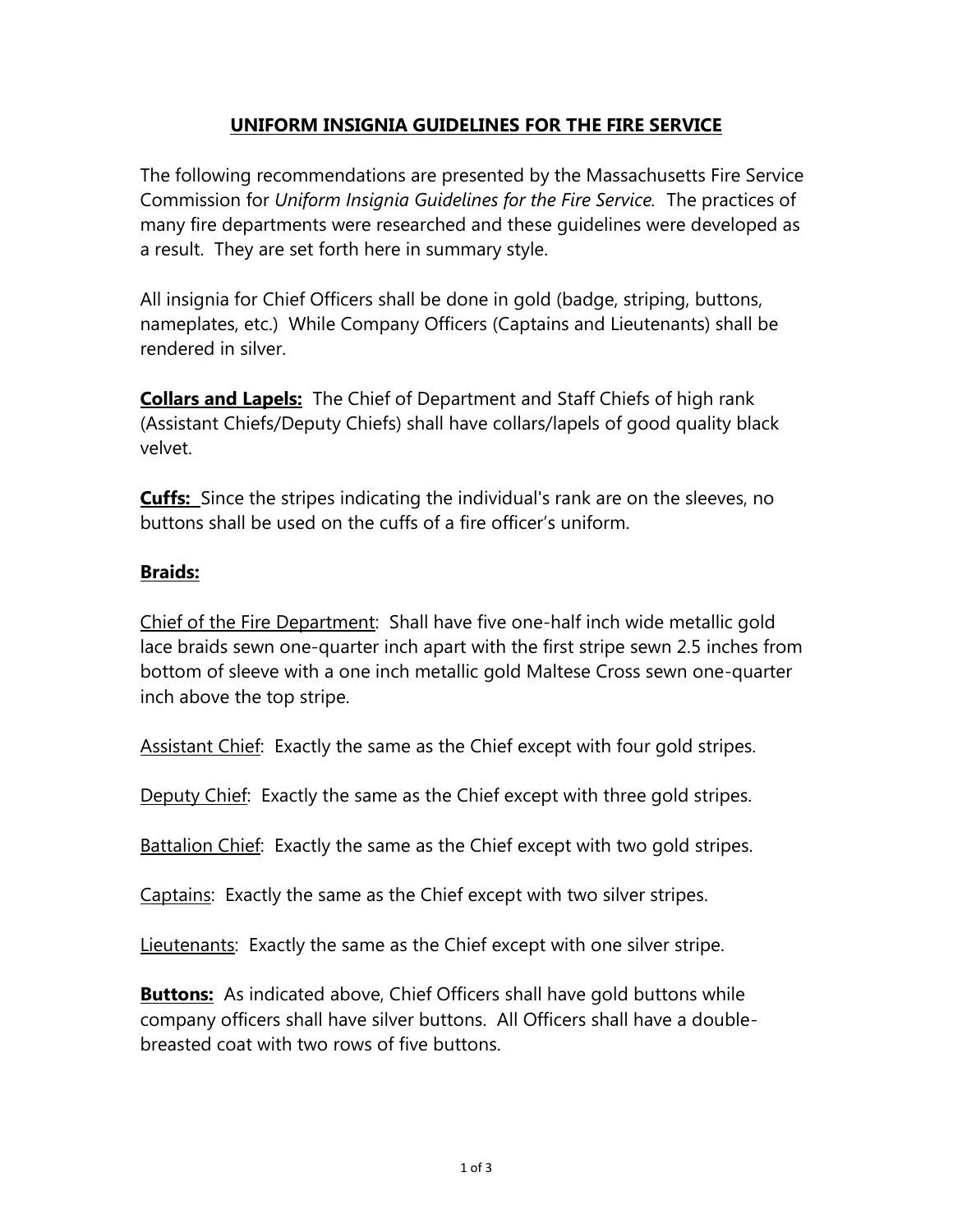**Badge Clip:** A badge clip shall be sewn on the left breast of the uniform jacket, appropriately located above the top button on the left side.

**Shoulder Patch:** An official fire department shoulder patch shall be sewn on the left sleeve of the coat; the top of the patch shall be no more than one inch below the shoulder seam.

**Nametag:** To be worn centered on right pocket. Flush with top pocket seam. In absence of pocket, level with bottom of badge.

**Firefighter Service Award:** To be worn centered on right pocket above nametag.

**Department or Military Approved Awards:** May be worn on the right side as outlined below. Military protocol regarding display of decorations on civilian uniforms will take precedence.